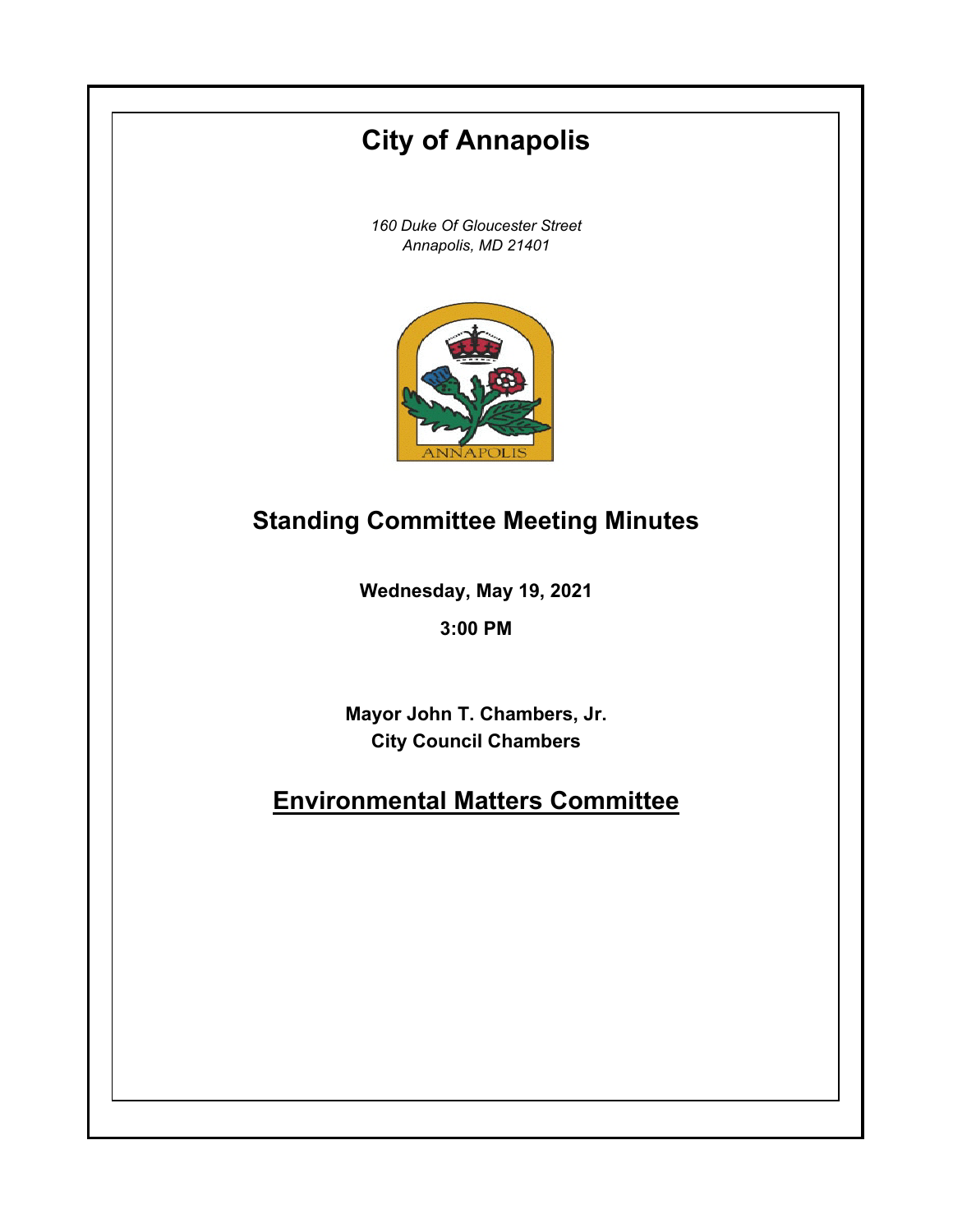# Call To Order

#### **Chairman Savidge called the meeting to order at 3:06 p.m.**

Roll Call

**Present:** 3 - Alderman Savidge, Alderman Tierney and Alderman Arnett

Approval of Agenda (any changes to the agenda should be made here)

#### **Alderman Arnett moved to adopt the Regular Meeting Agenda. Seconded. The motion carried by the following vote:**

**Aye:** 3 - Alderman Savidge, Alderman Tierney and Alderman Arnett

#### **1. Business and Miscellaneous**

#### **Approval of Minutes**

[ENV04.28.21](http://annapolismd.legistar.com/gateway.aspx?m=l&id=/matter.aspx?key=5295) Approval of Minutes for the Special Meeting

*Attachments:* [ENV.04.28.21](http://annapolismd.legistar.com/gateway.aspx?M=F&ID=ff32a528-cd0c-4c03-a36d-1d7bfd9aba1a.pdf)

**Alderman Arnett moved to approve the minutes for the Regular Meeting. Seconded. A roll call vote was taken. The motion CARRIED by the following vote:**

**Aye:** 3 - Alderman Savidge, Alderman Tierney and Alderman Arnett

## **Presentations**

[ID-129-21](http://annapolismd.legistar.com/gateway.aspx?m=l&id=/matter.aspx?key=5297) Developmental Update: Planning and Zoning Director, Dr. Sally Nash

*Attachments:* [April 2021 Update \(PDF\)](http://annapolismd.legistar.com/gateway.aspx?M=F&ID=20d3278f-cfb3-4956-b29a-ba9a9e8c2967.pdf)

Planning and Zoning Director Nash was present and answered questions from the Committee.

[ID-77-21](http://annapolismd.legistar.com/gateway.aspx?m=l&id=/matter.aspx?key=5215) Comprehensive Plan Update: Planning and Zoning Director, Dr. Sally Nash and Chief of Comprehensive Planner, Eric Leshinsky

*Attachments:* [City Council Update presentation\\_4.1.21\\_ FINAL.pdf](http://annapolismd.legistar.com/gateway.aspx?M=F&ID=f039717b-2cc9-4ddf-9184-5bb1e814fa67.pdf)

Planning and Zoning Comprehensive Planner Leshinsky, Deputy City Manager of Resilience and Sustainability Guild, and Planning and Zoning Director Nash, were present and answered questions from the Committee.

# **2. Legislation before Committee**

### [O-14-21](http://annapolismd.legistar.com/gateway.aspx?m=l&id=/matter.aspx?key=5216) **Resilience Authority of Annapolis and Anne Arundel County -** For the purpose